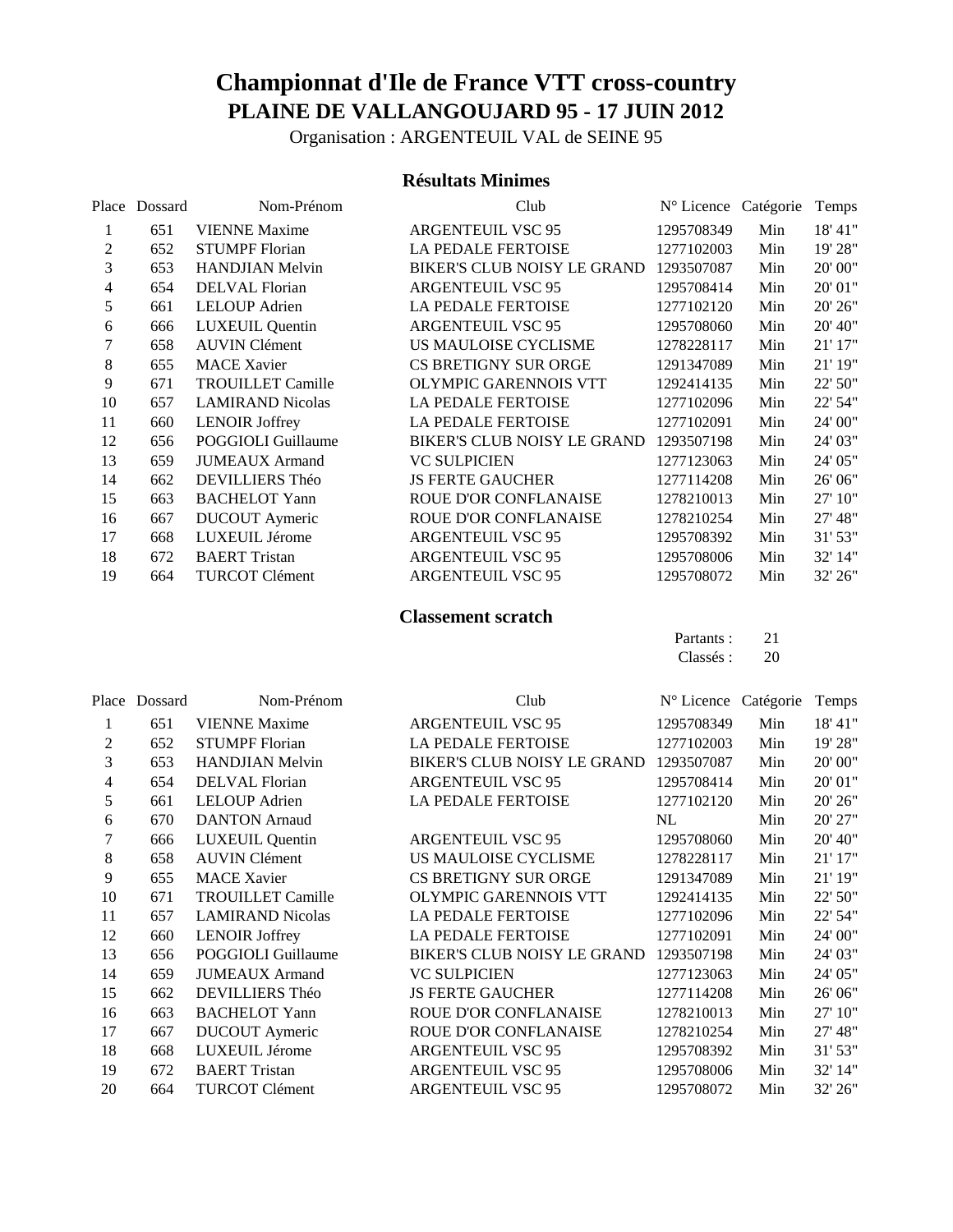Organisation : ARGENTEUIL VAL de SEINE 95

#### **Résultats Cadettes**

Partants : 2 Classés : 2

| Place Dossard | Nom-Prénom         | Club               | $N^{\circ}$ Licence Catégorie Temps |  |
|---------------|--------------------|--------------------|-------------------------------------|--|
|               | 502 CALDERAN Léa   | US DOMONT CYCLISME | 1295702171 Cad F 24'14"             |  |
|               | 501 LEBRAS Justine | ARGENTEUIL VSC 95  | 1295708416 Cad F 26'30"             |  |

### **Résultats Minimes Filles**

Partants : 4 Classés : 4

| Place Dossard | Nom-Prénom | Club                                                                                  |  |                                                                                                                                                        |
|---------------|------------|---------------------------------------------------------------------------------------|--|--------------------------------------------------------------------------------------------------------------------------------------------------------|
|               |            | US MAULOISE CYCLISME                                                                  |  |                                                                                                                                                        |
|               |            | <b>JS FERTE GAUCHER</b>                                                               |  | 26' 42"                                                                                                                                                |
|               |            | <b>CM AUBERVILLIERS 93</b>                                                            |  | - 29' 45"                                                                                                                                              |
|               |            |                                                                                       |  | - 32' 46"                                                                                                                                              |
|               |            | 601 FONTAINE Elora<br>604 JAFFRY Jennyfer<br>603 HEGOBURU Lise<br>602 GARNIER Mélanie |  | $N^{\circ}$ Licence Catégorie Temps<br>1278228156 Min F 25' 35"<br>1277114246 Min F<br>1293505274 Min F<br>VAL D'EUROPE TEAM CYCLISTE 1277145030 Min F |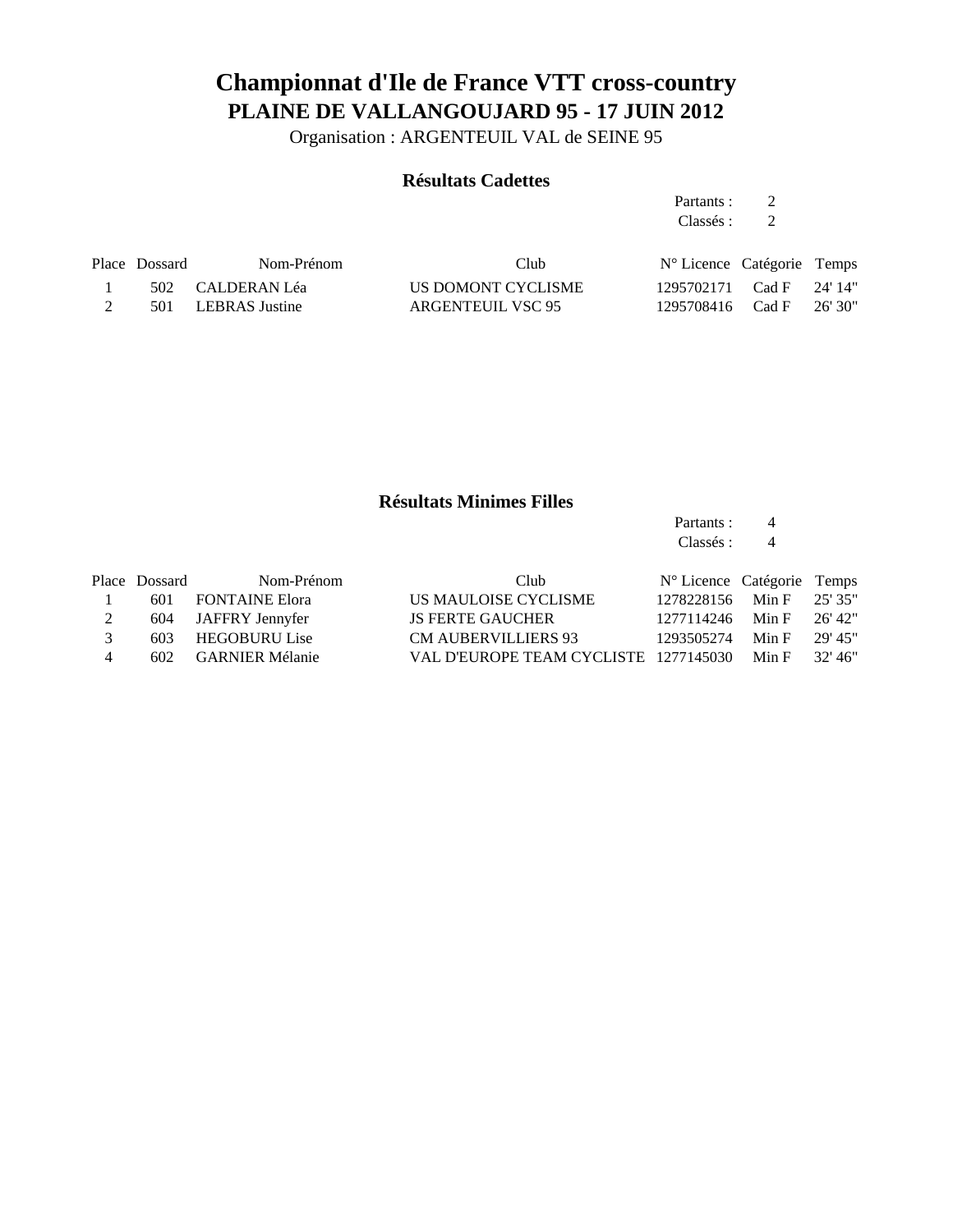Organisation : ARGENTEUIL VAL de SEINE 95

### **Résultats Cadets**

| Place          | Dossard | Nom-Prénom               | Club                         | N° Licence Catégorie |     | Temps   |
|----------------|---------|--------------------------|------------------------------|----------------------|-----|---------|
|                | 553     | <b>SVEHLA Yohan</b>      | US MAULOISE CYCLISME         | 1278228193           | Cad | 0:48:40 |
| 2              | 563     | <b>VIDAL Florian</b>     | <b>ARGENTEUIL VSC 95</b>     | 1295708029           | Cad |         |
| 3              | 570     | PENNETIER Arthur         | PARISIS AC 95                | 1295714158           | Cad | 0:49:20 |
| $\overline{4}$ | 554     | <b>MORAND Guillaume</b>  | BIKER'S CLUB NOISY LE GRAND  | 1293507048           | Cad | 0:51:14 |
| 5              | 558     | <b>PACARY Gautier</b>    | US MAULOISE CYCLISME         | 1278228115           | Cad |         |
| 6              | 555     | <b>ABAUZIT</b> Lucas     | <b>JS FERTE GAUCHER</b>      | 1277114326           | Cad |         |
|                | 556     | <b>PARMENTIER Hugo</b>   | BIKER'S CLUB NOISY LE GRAND  | 1293507196           | Cad |         |
| 8              | 559     | <b>PLOUZE Thomas</b>     | US MAULOISE CYCLISME         | 1278228253           | Cad |         |
| 9              | 552     | <b>POITEVIN Robin</b>    | <b>TEAM VTT MAISSE</b>       | 1291325046           | Cad |         |
| 10             | 561     | <b>GARYGA Baptiste</b>   | US MAULOISE CYCLISME         | 1278228042           | Cad |         |
| 11             | 566     | <b>BAERT</b> Romain      | <b>ARGENTEUIL VSC 95</b>     | 1295708158           | Cad |         |
| 12             | 572     | <b>BACHELOT Loïc</b>     | <b>ROUE D'OR CONFLANAISE</b> | 1278210213           | Cad |         |
| 13             | 557     | <b>GONTIER Lucas</b>     | <b>LA PEDALE FERTOISE</b>    | 1277102187           | Cad |         |
| 14             | 571     | <b>BERNARD Rémi</b>      | <b>VC SAVIGNY SUR ORGE</b>   | 1291301166           | Cad |         |
| 15             | 569     | <b>CAILLARD Baptiste</b> | <b>VC SAVIGNY SUR ORGE</b>   | 1291301105           | Cad |         |
| 16             | 560     | <b>GAUTHERON Damien</b>  | VAL D'EUROPE TEAM CYCLISTE   | 1277145028           | Cad |         |
| 17             | 567     | <b>FABRIGLI Adrien</b>   | AS SOISY ENGHIEN LA BARRE    | 1295713138           | Cad |         |

#### **Classement scratch**

| Partants : | 24 |
|------------|----|
| Classés :  | 22 |

| Place          | Dossard | Nom-Prénom                | Club                         | N° Licence Catégorie |     | Temps   |
|----------------|---------|---------------------------|------------------------------|----------------------|-----|---------|
| 1              | 565     | <b>BRIATTA Hugo</b>       | <b>VC ORNANS</b>             | 1125012288           | Cad | 0:46:44 |
| 2              | 553     | <b>SVEHLA Yohan</b>       | US MAULOISE CYCLISME         | 1278228193           | Cad | 0:48:40 |
| 3              | 563     | <b>VIDAL Florian</b>      | <b>ARGENTEUIL VSC 95</b>     | 1295708029           | Cad |         |
| $\overline{4}$ | 570     | PENNETIER Arthur          | PARISIS AC 95                | 1295714158           | Cad | 0:49:20 |
| 5              | 554     | <b>MORAND Guillaume</b>   | BIKER'S CLUB NOISY LE GRAND  | 1293507048           | Cad | 0:51:14 |
| 6              | 558     | <b>PACARY Gautier</b>     | US MAULOISE CYCLISME         | 1278228115           | Cad |         |
| 7              | 555     | <b>ABAUZIT Lucas</b>      | <b>JS FERTE GAUCHER</b>      | 1277114326           | Cad |         |
| 8              | 556     | PARMENTIER Hugo           | BIKER'S CLUB NOISY LE GRAND  | 1293507196           | Cad |         |
| 9              | 559     | <b>PLOUZE Thomas</b>      | US MAULOISE CYCLISME         | 1278228253           | Cad |         |
| 10             | 552     | POITEVIN Robin            | TEAM VTT MAISSE              | 1291325046           | Cad |         |
| 11             | 561     | <b>GARYGA</b> Baptiste    | US MAULOISE CYCLISME         | 1278228042           | Cad |         |
| 12             | 566     | <b>BAERT</b> Romain       | <b>ARGENTEUIL VSC 95</b>     | 1295708158           | Cad |         |
| 13             | 572     | <b>BACHELOT Loïc</b>      | <b>ROUE D'OR CONFLANAISE</b> | 1278210213           | Cad |         |
| 14             | 564     | <b>BORIE Bastien</b>      |                              | NL                   | Cad |         |
| 15             | 557     | <b>GONTIER Lucas</b>      | LA PEDALE FERTOISE           | 1277102187           | Cad |         |
| 16             | 573     | <b>REIMBEAU Hugo</b>      |                              | NL                   | Cad |         |
| 17             | 571     | <b>BERNARD Rémi</b>       | <b>VC SAVIGNY SUR ORGE</b>   | 1291301166           | Cad |         |
| 18             | 575     | <b>BACHELIN Alexandre</b> |                              | NL                   | Cad |         |
| 19             | 569     | <b>CAILLARD Baptiste</b>  | <b>VC SAVIGNY SUR ORGE</b>   | 1291301105           | Cad |         |
| 20             | 560     | <b>GAUTHERON Damien</b>   | VAL D'EUROPE TEAM CYCLISTE   | 1277145028           | Cad |         |
| 21             | 567     | FABRIGLI Adrien           | AS SOISY ENGHIEN LA BARRE    | 1295713138           | Cad |         |
| 22             | 574     | <b>DAMINATO Sébastien</b> |                              | NL                   | Cad |         |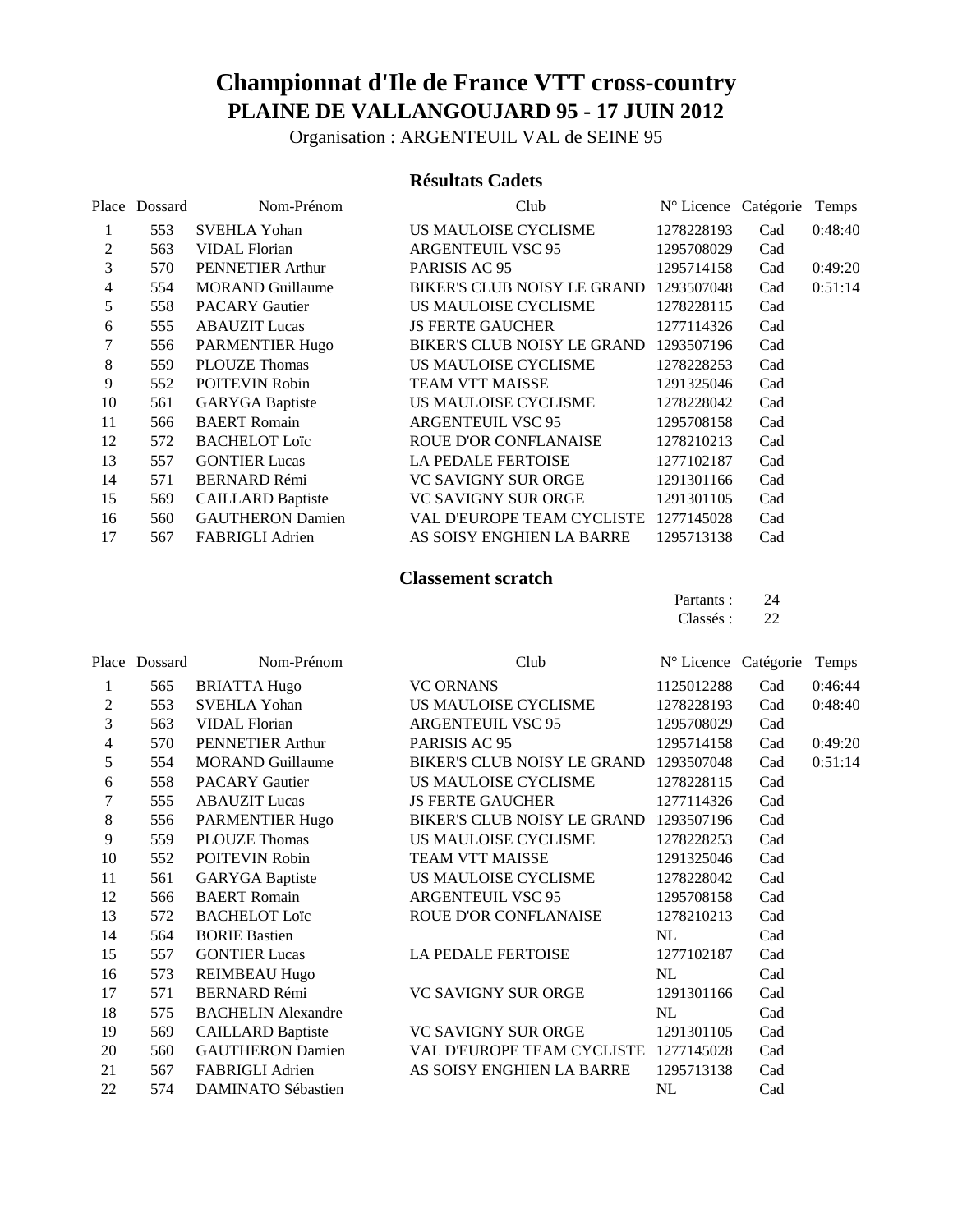Organisation : ARGENTEUIL VAL de SEINE 95

#### **Résultats Juniors**

|    | Place Dossard | Nom-Prénom                | Club                           | N° Licence Catégorie |     | Temps   |
|----|---------------|---------------------------|--------------------------------|----------------------|-----|---------|
|    | 358           | OCHOA Piero               | <b>CSM CLAMART CYCLISME 92</b> | 1292411190           | Jun | 1:27:00 |
| 2  | 359           | <b>JUMEAUX Henry</b>      | <b>CM AUBERVILLIERS 93</b>     | 1293505493           | Jun | 1:30:50 |
| 3  | 351           | <b>FERREIRA Romain</b>    | US MAULOISE CYCLISME           | 1278228232           | Jun | 1:31:07 |
| 4  | 364           | <b>POULIZAC Matthieu</b>  | <b>US METRO TRANSPORTS</b>     | 1275024259           | Jun |         |
| 5  | 357           | <b>ROISIN Mathieu</b>     | AS ENGHIEN LA BARRE            | 1295713179           | Jun |         |
| 6  | 354           | RASTODER Kévin            | US MAULOISE CYCLISME           | 1278228236           | Jun |         |
|    | 356           | <b>DUCOS</b> Axel         | US DOMONT CYCLISME             | 1295702089           | Jun |         |
| 8  | 352           | <b>THIEBAULT Robin</b>    | <b>US MELUNAISE</b>            | 1277112107           | Jun |         |
| 9  | 362           | <b>AGRAPART Guillaume</b> | AS ENGHIEN LA BARRE            | 1295713103           | Jun |         |
| 10 | 363           | <b>GRIGNON Pierre</b>     | VAL D'EUROPE TEAM CYCLISTE     | 1277145054           | Jun |         |

#### **Classement scratch**

| Partants : | 13 |
|------------|----|
| Classés :  | 11 |

|    | Place Dossard | Nom-Prénom                | Club                           | $N^{\circ}$ Licence Catégorie |     | Temps   |
|----|---------------|---------------------------|--------------------------------|-------------------------------|-----|---------|
|    | 358           | <b>OCHOA Piero</b>        | <b>CSM CLAMART CYCLISME 92</b> | 1292411190                    | Jun | 1:27:00 |
| 2  | 359           | <b>JUMEAUX Henry</b>      | <b>CM AUBERVILLIERS 93</b>     | 1293505493                    | Jun | 1:30:50 |
| 3  | 351           | <b>FERREIRA Romain</b>    | US MAULOISE CYCLISME           | 1278228232                    | Jun | 1:31:07 |
| 4  | 364           | <b>POULIZAC Matthieu</b>  | <b>US METRO TRANSPORTS</b>     | 1275024259                    | Jun |         |
| 5  | 365           | PARDO Bryan               |                                | NL.                           | Jun |         |
| 6  | 357           | <b>ROISIN Mathieu</b>     | AS ENGHIEN LA BARRE            | 1295713179                    | Jun |         |
|    | 354           | RASTODER Kévin            | US MAULOISE CYCLISME           | 1278228236                    | Jun |         |
| 8  | 356           | <b>DUCOS</b> Axel         | US DOMONT CYCLISME             | 1295702089                    | Jun |         |
| 9  | 352           | <b>THIEBAULT Robin</b>    | <b>US MELUNAISE</b>            | 1277112107                    | Jun |         |
| 10 | 362           | <b>AGRAPART Guillaume</b> | AS ENGHIEN LA BARRE            | 1295713103                    | Jun |         |
| 11 | 363           | <b>GRIGNON Pierre</b>     | VAL D'EUROPE TEAM CYCLISTE     | 1277145054                    | Jun |         |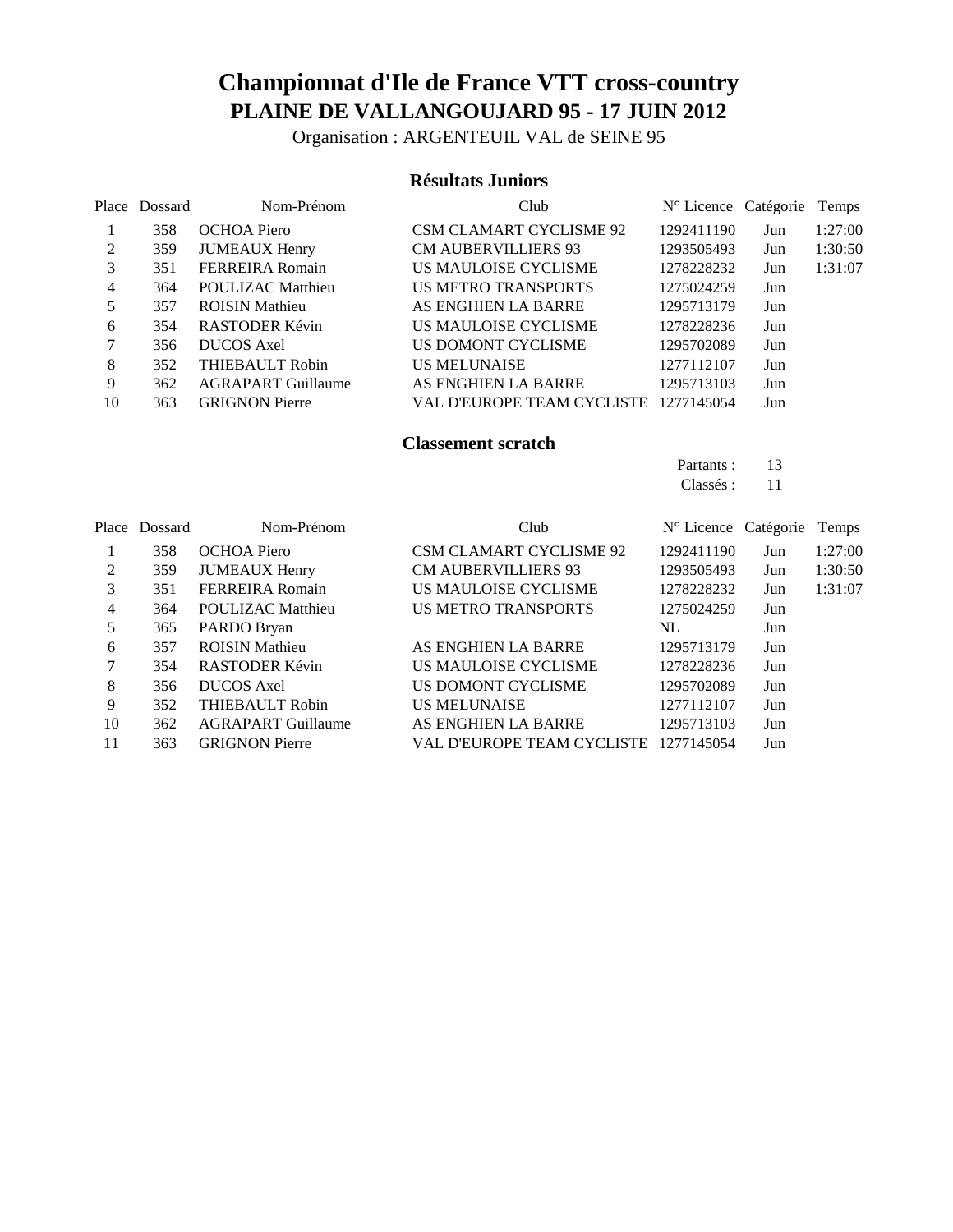Organisation : ARGENTEUIL VAL de SEINE 95

### **Résultats Seniors et Juniors Féminines**

| Partants : | 10 |
|------------|----|
| Classés :  | 10 |

|                | Place Dossard | Nom-Prénom               | Club                                    | $N^{\circ}$ Licence Catégorie |       | Temps   |
|----------------|---------------|--------------------------|-----------------------------------------|-------------------------------|-------|---------|
|                | 421           | <b>BOULAY Laure</b>      | OC VAL D'OISE                           | 1295712184                    | Sen F | 0:58:59 |
| $\mathfrak{D}$ | 424           | <b>SIMON</b> Anaïs       | <b>US MAULOISE</b>                      | 1278228032                    | Sen F | 1:02:22 |
| 3              | 425           | <b>TEMPORELLI Karine</b> | CSM VILLENEUVE LA GARENNE               | 1292420092                    | Sen F | 1:05:51 |
| 4              | 429           | LE DANTEC Gwennig        | <b>ROUE D'OR CONFLANAISE</b>            | 1278210023                    | Sen F | 1:08:00 |
| 5              | 426           | <b>ALVES</b> Gwendoline  | LES BLEUS DE FRANCE SURESNES 1292402085 |                               | Sen F | 1:10:31 |
| 6              | 451           | <b>POULIN</b> Lucille    | BIKER'S CLUB NOISY LE GRAND 1293507071  |                               | Jun F | 1:14:19 |
| 7              | 427           | <b>CARRE</b> Ludivine    | CSM VILLENEUVE LA GARENNE 1292420172    |                               | Sen F | 1:18:46 |
| 8              | 428           | <b>BOUGAULT Valérie</b>  | US DOMONT CYCLISME                      | 1295702081                    | Sen F | 1:23:02 |
| 9              | 422           | LEGROS Angéline          | LES BLEUS DE FRANCE SURESNES 1292402101 |                               | Sen F |         |
| 10             | 423           | <b>PITTIA Chrystelle</b> | <b>ES PERSANNAISE</b>                   | 1295717243                    | Sen F |         |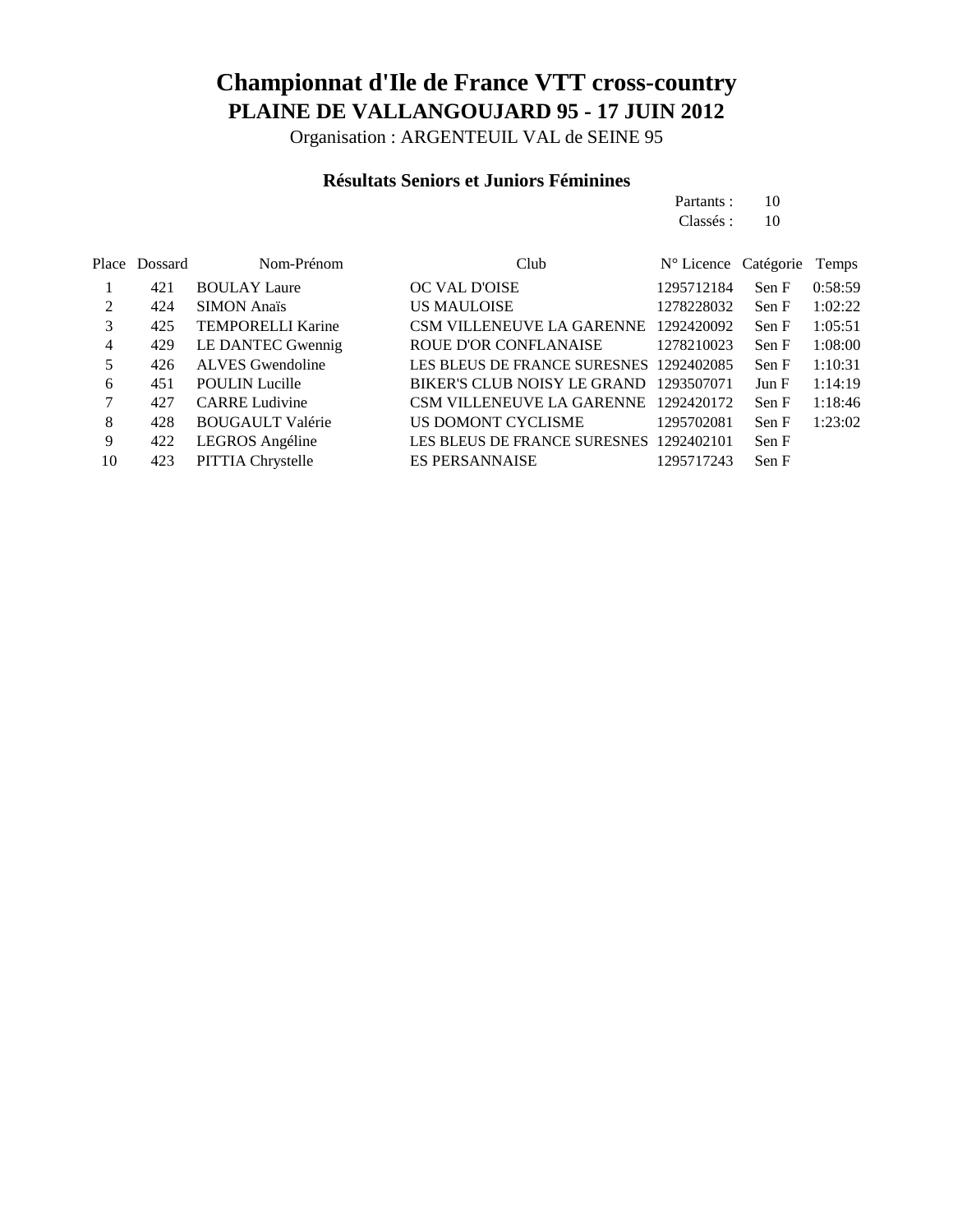Organisation : ARGENTEUIL VAL de SEINE 95

### **Résultats Espoirs**

|   | Place Dossard | Nom-Prénom                    | Club                      | $N^{\circ}$ Licence Catégorie |     | Temps   |
|---|---------------|-------------------------------|---------------------------|-------------------------------|-----|---------|
|   | 101           | <b>BOURDEVAIRE Julien</b>     | US DOMONT CYCLISME        | 1295702118                    | Esp | 1:35:47 |
| 2 | 102           | N'GUYEN Maxime                | US DOMONT CYCLISME        | 1295702162                    | Esp |         |
| 3 | 105           | <b>BOURDEVAIRE Jean Louis</b> | <b>US DOMONT CYCLISME</b> | 1295702144                    | Esp |         |
| 4 | 103           | <b>NOGUEIRA Romain</b>        | US DOMONT CYCLISME        | 1295702168                    | Esp |         |
|   |               |                               | <b>Classement scratch</b> |                               |     |         |
|   |               |                               |                           | Partants:                     |     |         |
|   |               |                               |                           | Classés :                     | 5   |         |
|   | Place Dossard | Nom-Prénom                    | Club                      | N° Licence Catégorie          |     | Temps   |
|   | 101           | <b>BOURDEVAIRE Julien</b>     | US DOMONT CYCLISME        | 1295702118                    | Esp | 1:35:47 |

|               | 102 N'GUYEN Maxime         | US DOMONT CYCLISME | 1295702162 | Esp |
|---------------|----------------------------|--------------------|------------|-----|
| $\mathcal{E}$ | 105 BOURDEVAIRE Jean Louis | US DOMONT CYCLISME | 1295702144 | Esp |
| $\Delta$      | 103 NOGUEIRA Romain        | US DOMONT CYCLISME | 1295702168 | Esp |
| -5.           | 108 GEFFRAYE Romain        |                    | NL.        | Esp |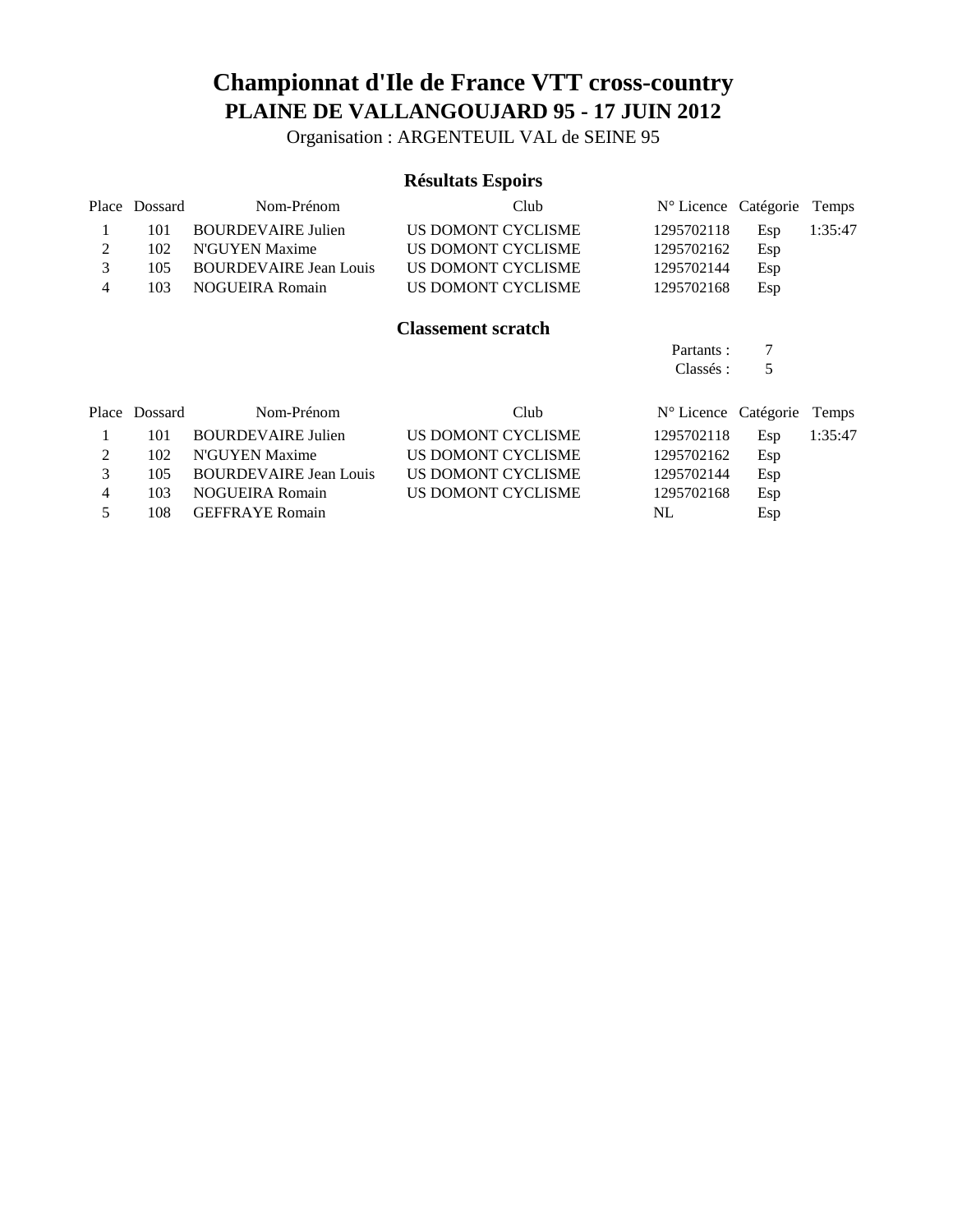Organisation : ARGENTEUIL VAL de SEINE 95

#### **Résultats Seniors**

|               | Place Dossard | Nom-Prénom                | Club                                    | N° Licence Catégorie |     | <b>Temps</b> |
|---------------|---------------|---------------------------|-----------------------------------------|----------------------|-----|--------------|
|               | 10            | <b>CHARTIER Cédric</b>    | LES BLEUS DE FRANCE SURESNES 1292402008 |                      | Sen | 1:33:31      |
| $\mathcal{L}$ | 6             | <b>MARILLAUD Fabien</b>   | PARISIS AC 95                           | 1295714487           | Sen |              |
| 3             | 11            | <b>CHOISY</b> Emeryc      | <b>CM AUBERVILLIERS 93</b>              | 1293505057           | Sen |              |
| 4             |               | LE CLAINCHE Jimmy         | US DOMONT CYCLISME                      | 1295702076           | Sen |              |
|               |               | <b>LEBRETON Pierre</b>    | US DOMONT CYCLISME                      | 1295702123           | Sen |              |
| 6             | 12            | <b>VAUCHELLES Nicolas</b> | <b>OC VAL D'OISE</b>                    | 1295712162           | Sen |              |
|               | 3             | <b>FORLINI</b> Grégory    | BIKER'S CLUB NOISY LE GRAND 1293507068  |                      | Sen |              |
| 8             | 8             | LISIECKI Benjamin         | BIKER'S CLUB NOISY LE GRAND 1293507227  |                      | Sen |              |
| 9             |               | <b>LEGROS Thomas</b>      | LES BLEUS DE FRANCE SURESNES 1292402002 |                      | Sen |              |
| 10            |               | <b>LEGROS Thibault</b>    | LES BLEUS DE FRANCE SURESNES 1292402096 |                      | Sen |              |

#### **Classement scratch**

Partants : 13 Classés : 11

|    | Place Dossard | Nom-Prénom                | Club                                    | $N^{\circ}$ Licence Catégorie |     | Temps   |
|----|---------------|---------------------------|-----------------------------------------|-------------------------------|-----|---------|
|    | 10            | <b>CHARTIER Cédric</b>    | LES BLEUS DE FRANCE SURESNES 1292402008 |                               | Sen | 1:33:31 |
|    | 6             | <b>MARILLAUD Fabien</b>   | PARISIS AC 95                           | 1295714487                    | Sen |         |
| 3  | 11            | <b>CHOISY</b> Emeryc      | <b>CM AUBERVILLIERS 93</b>              | 1293505057                    | Sen |         |
| 4  | 2             | LE CLAINCHE Jimmy         | US DOMONT CYCLISME                      | 1295702076                    | Sen |         |
| 5  |               | <b>LEBRETON Pierre</b>    | US DOMONT CYCLISME                      | 1295702123                    | Sen |         |
| 6  | 15            | <b>COLAS Anthony</b>      |                                         | NL                            | Sen |         |
|    | 12            | <b>VAUCHELLES Nicolas</b> | OC VAL D'OISE                           | 1295712162                    | Sen |         |
| 8  | 3             | FORLINI Grégory           | BIKER'S CLUB NOISY LE GRAND             | 1293507068                    | Sen |         |
| 9  | 8             | LISIECKI Benjamin         | BIKER'S CLUB NOISY LE GRAND             | 1293507227                    | Sen |         |
| 10 | 5             | <b>LEGROS Thomas</b>      | LES BLEUS DE FRANCE SURESNES 1292402002 |                               | Sen |         |
| 11 | 4             | <b>LEGROS Thibault</b>    | LES BLEUS DE FRANCE SURESNES 1292402096 |                               | Sen |         |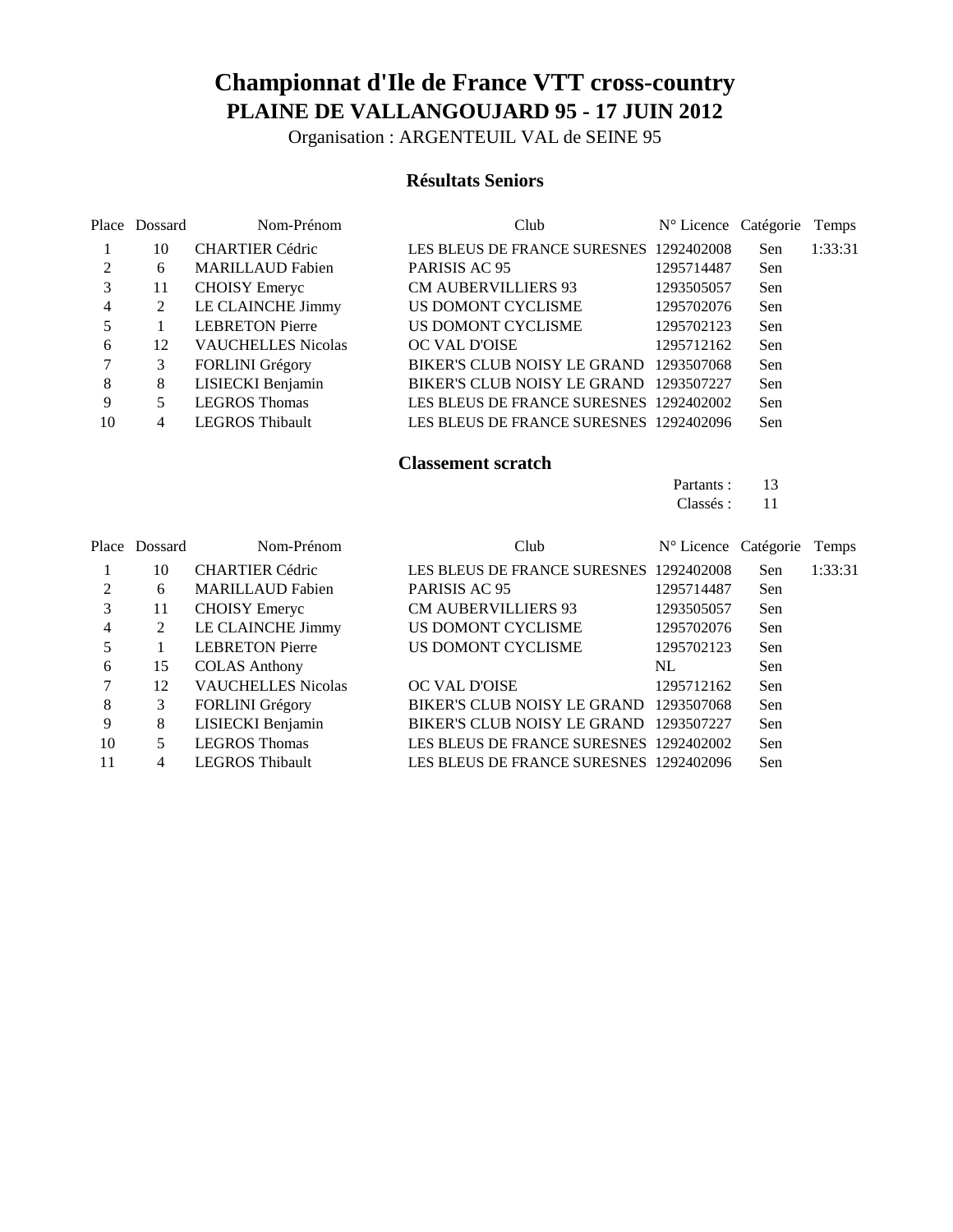Organisation : ARGENTEUIL VAL de SEINE 95

### **Résultats Masters 1 et 2**

Partants : 19 Classés : 11

|    | Place Dossard | Nom-Prénom                | Club                                    | N° Licence Catégorie |           | Temps   |
|----|---------------|---------------------------|-----------------------------------------|----------------------|-----------|---------|
|    | 210           | <b>FROMONT Yann</b>       | PARISIS AC 95                           | 1295714518 Mas 1/2   |           | 1:39:18 |
| 2  | 211           | <b>WEBER Eric</b>         | <b>ESC MEAUX</b>                        | 1277101221           | Mas $1/2$ | 1:39:58 |
| 3  | 222           | <b>NAYENER</b> Julien     | <b>EC SARTROUVILLE</b>                  | 1278213035 Mas 1/2   |           |         |
| 4  | 205           | <b>SCHWARTZ Julien</b>    | BIKER'S CLUB NOISY LE GRAND 1293507189  |                      | Mas $1/2$ |         |
| 5  | 201           | <b>BABAULT</b> Christophe | LES BLEUS DE FRANCE SURESNES 1292402116 |                      | Mas $1/2$ |         |
| 6  | 202           | <b>MILLOT</b> Christophe  | US DOMONT CYCLISME                      | 1295702170           | Mas $1/2$ |         |
|    | 212           | <b>DEHEYN</b> Thibaut     | LES BLEUS DE FRANCE SURESNES 1292402020 |                      | Mas $1/2$ |         |
| 8  | 207           | <b>NARI</b> Olivier       | AS CORBEIL ESSONNES                     | 1291302040           | Mas $1/2$ |         |
| 9  | 214           | <b>MARTINIE Florent</b>   | BIKER'S CLUB NOISY LE GRAND 1293507253  |                      | Mas $1/2$ |         |
| 10 | 220           | <b>LHUISSIER Emeric</b>   | LES BLEUS DE FRANCE SURESNES 1292402114 |                      | Mas $1/2$ |         |
| 11 | 229           | <b>THEVENIN Fabrice</b>   | LA PEDALE FERTOISE                      | 1277102077           | Mas $1/2$ |         |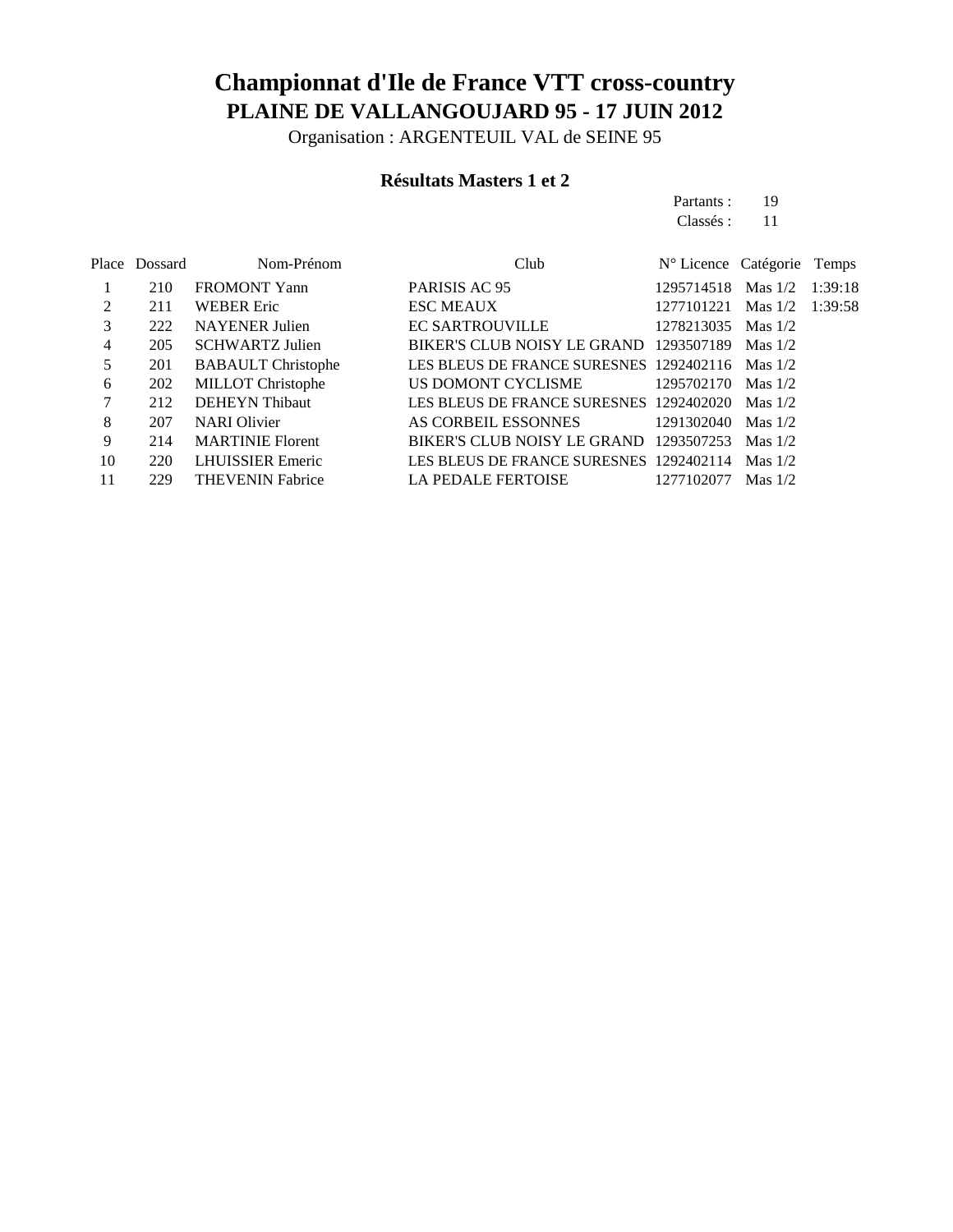Organisation : ARGENTEUIL VAL de SEINE 95

### **Résultats Masters 3-4-5**

Partants : 34 Classés : 21

|    | Place Dossard | Nom-Prénom                 | Club                               | N° Licence Catégorie |           | Temps   |
|----|---------------|----------------------------|------------------------------------|----------------------|-----------|---------|
| 1  | 325           | <b>CHAMBARD</b> Christophe | US DOMONT CYCLISME                 | 1295702148           | Mas $3/4$ | 1:29:45 |
| 2  | 301           | PAUCHARD Stéphane          | <b>ESC MEAUX</b>                   | 1277101266           | Mas $3/4$ | 1:32:40 |
| 3  | 314           | <b>DELDIN Stéphane</b>     | <b>ESC MEAUX</b>                   | 1277101103           | Mas $3/4$ |         |
| 4  | 317           | <b>EGEE Alain</b>          | OC VAL D'OISE                      | 1295712294           | Mas 5     | 1:34:09 |
| 5  | 307           | PACHOT Stéphane            | EC MORSANG SUR ORGE                | 1291339029           | Mas 5     |         |
| 6  | 308           | <b>POITEVIN Francis</b>    | <b>TEAM VTT MAISSE</b>             | 1291325054           | Mas $3/4$ |         |
| 7  | 324           | <b>LEBRAS</b> Alain        | <b>ARGENTEUIL VSC 95</b>           | 1295708417           | Mas $3/4$ |         |
| 8  | 333           | <b>BREHIER Hugues</b>      | EC MONTGERON VIGNEUX               | 1291307001           | Mas $3/4$ |         |
| 9  | 304           | <b>BULLIOT Jean-Michel</b> | EC MONTGERON VIGNEUX               | 1291307189           | Mas 5     |         |
| 10 | 305           | <b>MICHOUT Eric</b>        | <b>US METRO TRANSPORTS</b>         | 1275024237           | Mas $3/4$ |         |
| 11 | 312           | LE MOAL Yannick            | <b>EC MORSANG SUR ORGE</b>         | 1291339006           | Mas $3/4$ |         |
| 12 | 310           | <b>PARMENTIER Franck</b>   | <b>BIKER'S CLUB NOISY LE GRAND</b> | 1293507203           | Mas $3/4$ |         |
| 13 | 329           | <b>ROPARS Philippe</b>     | PARISIS AC 95                      | 1295714499           | Mas $3/4$ |         |
| 14 | 302           | <b>LABARRE</b> Christophe  | <b>CS BRETIGNY SUR ORGE</b>        | 1291347001           | Mas $3/4$ |         |
| 15 | 327           | <b>BALLUREAU Alexandre</b> | AS ENGHIEN LA BARRE                | 1295713047           | Mas $3/4$ |         |
| 16 | 318           | REMENIERAS Hervé           | BIKER'S CLUB NOISY LE GRAND        | 1293507203           | Mas $3/4$ |         |
| 17 | 326           | <b>VIDAL Gérard</b>        | PARISIS AC 95                      | 1295714404           | Mas 5     |         |
| 18 | 303           | <b>HANDJIAN</b> Pierre     | BIKER'S CLUB NOISY LE GRAND        | 1293507149           | Mas $3/4$ |         |
| 19 | 323           | DE NANTES Yves             | LES SANGLIERS DU VEXIN             | 1295736021           | Mas $3/4$ |         |
| 20 | 332           | <b>GLORIAN Thierry</b>     | VAL D'EUROPE TEAM CYCLISTE         | 1277145019           | Mas $3/4$ |         |
| 21 | 309           | <b>GONTIER Frédéric</b>    | <b>LA PEDALE FERTOISE</b>          | 1277102194           | Mas $3/4$ |         |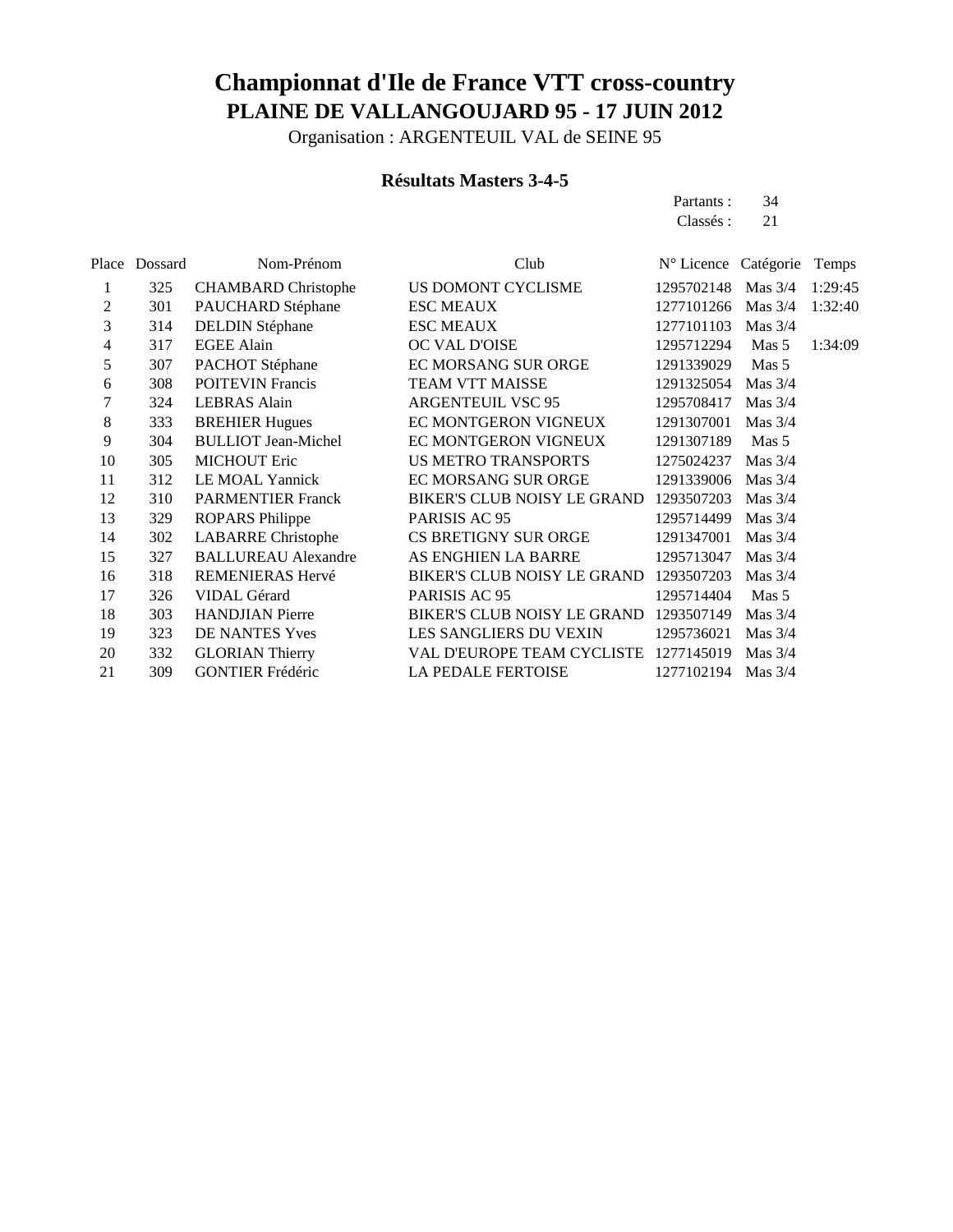Organisation : ARGENTEUIL VAL de SEINE 95

### **Résultats Tandems**

Partants : 4 Classés : 4

| Nom-Prénom | Club.                                                                                               |                                                                                                              |                            |
|------------|-----------------------------------------------------------------------------------------------------|--------------------------------------------------------------------------------------------------------------|----------------------------|
|            |                                                                                                     | Tan                                                                                                          | 1:25:40                    |
|            |                                                                                                     | Tan                                                                                                          |                            |
|            | <b>LA PEDALE FERTOISE</b>                                                                           | Tan                                                                                                          |                            |
|            | LA PEDALE FERTOISE                                                                                  | Tan                                                                                                          |                            |
|            | Place Dossard<br>401a SARTORI Laurent<br>401b ROCHA Serge<br>402a PROFIT Serge<br>402b PEAN Thierry | LES BLEUS DE FRANCE SURESNE 1292402103<br>LES BLEUS DE FRANCE SURESNE 1292402115<br>1277102128<br>1277102081 | N° Licence Catégorie Temps |